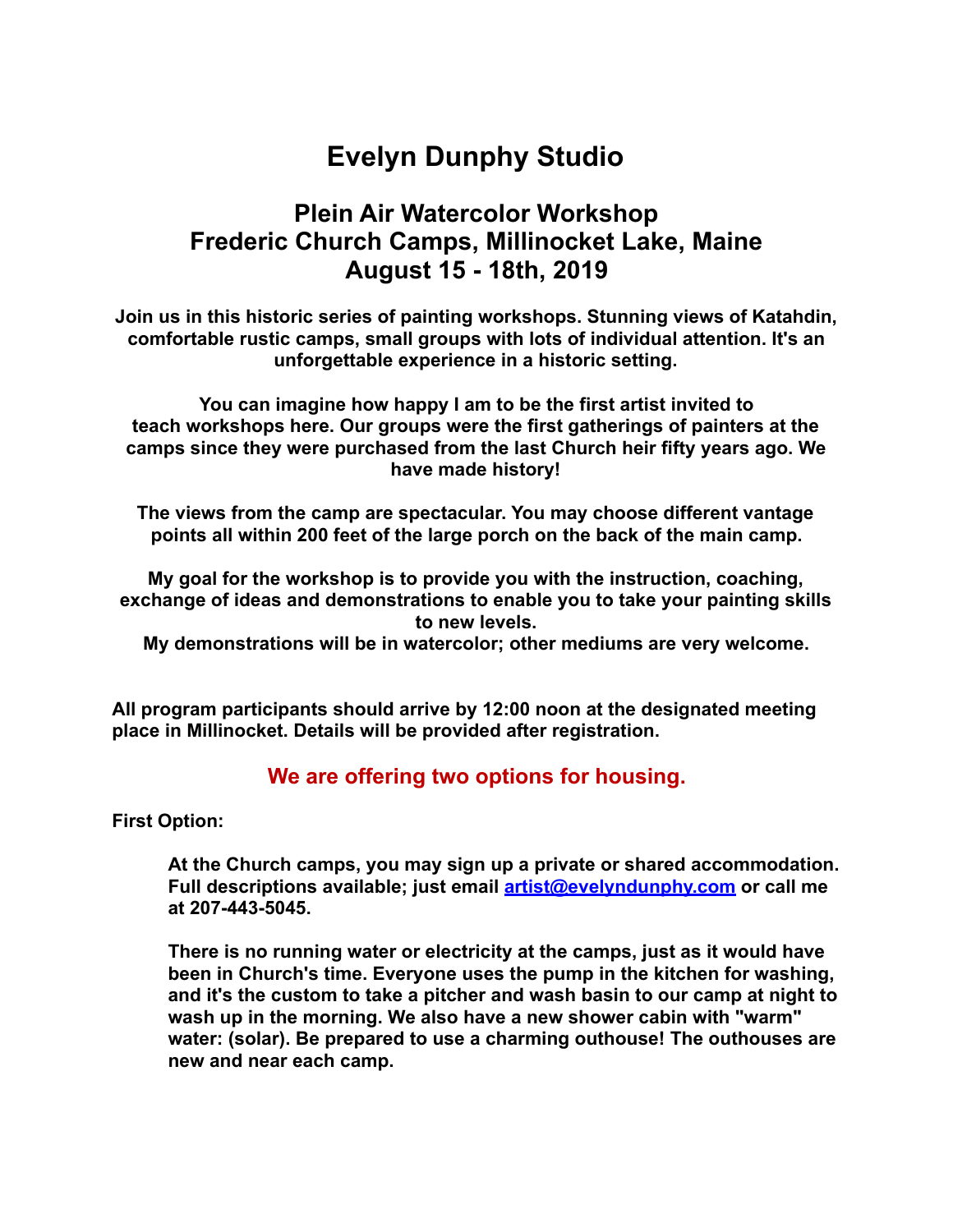**The main camp with its big fireplace is the most wonderful place to gather in early morning with coffee; invariably everyone is up early to see the sun come up on the lake. We've even had "sunrise bonfires"! At the end of the day we gather for a critique and conversation before dinner. Meals are planned so that we can take advantage of the best light of the day.** 

**Breakfast is at 8:00 am so that those who wish to be up early and paint or photograph while the sun is rising and the skies are usually so beautiful may do so, and others can sleep a little longer.** 

# **Option Two:**

**Artists participating in the workshop may stay at the Big Moose Inn which is just 2 ½ miles from the camps on the main road. It's a very comfortable historic inn, with charming rooms, and all the comforts of home (electricity, running water, hot showers!).** 

**Their website is<http://www.bigmoosecabins.com>. Should you decide to stay there, please make your reservations through their website and do let them know that you are attending my workshop. This is a very popular spot so it is good to reserve early.** 

**The restaurant at the Big Moose Inn Is excellent. [http://](http://www.bigmoosecabins.com/Maine_dining/fine_casual_dining.php) [www.bigmoosecabins.com/Maine\\_dining/fine\\_casual\\_dining.php](http://www.bigmoosecabins.com/Maine_dining/fine_casual_dining.php)**

**We have dinner there as well as at the River Drivers Restaurant: http:// www.neoc.com/river-drivers-restaurant-maine/** 

**SHOULD YOU OPT TO STAY AT THE BIG MOOSE INN, PLEASE DEDUCT \$30.00 FROM THE WORKSHOP FEE AS YOU WILL BE HAVING BREAKFAST AT THE INN BEFORE COMING INTO THE WORKSHOP. Of course, if you choose, you are welcome to get up early and come on in to the camps to watch the sunrise and have breakfast with the other artists who are staying there. Just let us know your choice.** 

**To register for the workshop, please call me at 207-449-7057, or send an email to artist@evelyndunphy.com.**

**The workshop officially begins each morning at 9:30 am. We break for lunch at noon. Dinner is planned for 6:30 pm as that generally means that we have the best of the light before sitting down. Since we have our "happy hour" around 5:00 -5:30, there is little chance that anyone will get too hungry!**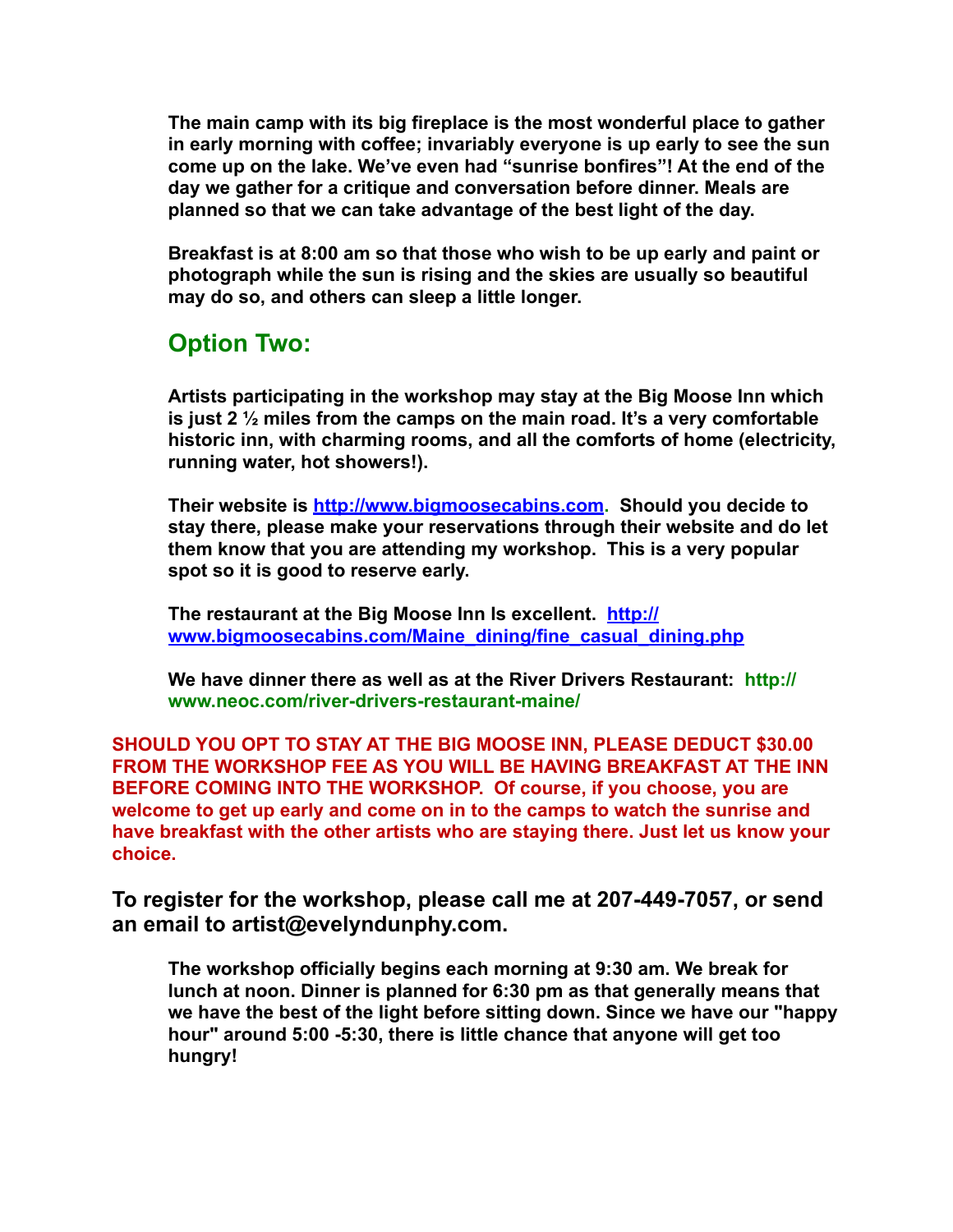**In the event of a rainy day, the large original room of the Church camp is immediately turned into a studio, tables are ready and the generator provides light. I have been told by workshop students that "even if it doesn't rain, you should plan a rainy day event"! Everyone finds that a day of intensive painting instruction in various elements of the landscape is so helpful.** 

**What is Included:**

- **Tuition small group allows much personal attention,**
- **Daily demonstrations, critiques & shared conversation around the fireplace at the end of the day.**
- **Lodging and all meals, including lunch, catered by a local restaurant**

#### **What is NOT included:**

- **Transportation to Millinocket**
- **Rooms at the Big Moose Inn (please see adjusted fees for those staying there)**
- **Wine, beer, incidental food supplies that you may want to bring**
- **Art supplies**
- **Towels please bring your own, including extra for swimming in August. If you are arriving by plane, just let me know and I will provide towels so that you do not need to use up valuable space and weight.**

#### **FEES FOR EACH WORKSHOP SESSIONS:**

#### **AT THE CHURCH CAMPS**

 **All-inclusive, Lodging, Meals and Tuition - 3 Nights Three accommodation choices for One Student: \$900.00 or \$935.00 depending on accommodation OR** 

**Each Student in a Shared Room upstairs in main Camp: \$875.00** 

**Non-Painting Partners sharing accommodations: \$600.00, including all meals, accommodations and full participation in the enjoyment of the Church property. You may like to bring a canoe or kayak, as the camps are right on the shore of the lake; perfect swimming, too!** 

#### **FOR ARTISTS WHO STAY AT THE BIG MOOSE INN OR OTHER ACCOMMODATIONS:**

 **Tuition, Lunch, Dinner, and use of all amenities of the camps: \$755.00 (First dinner is Thursday night, and last lunch is on Sunday, as the workshop ends on Sunday afternoon at 4:00 pm) Non-painting companions: \$535.00** 

**BAXTER STATE PARK The camps are only a few miles from Baxter State Park with 200,000 acres of wilderness for camping and hiking. Gorgeous views of**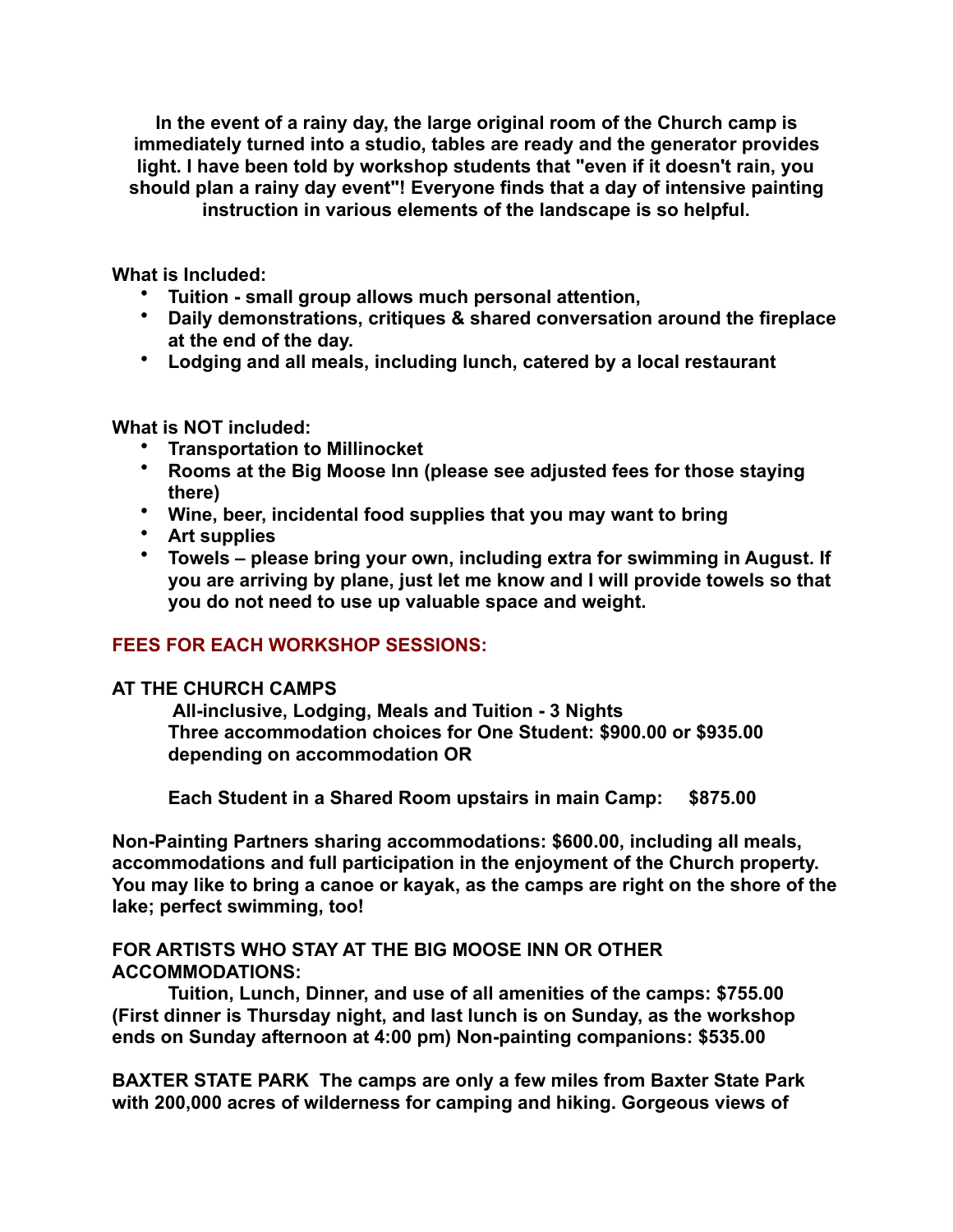**Mount Katahdin, rushing streams, moose sightings, rafting, canoeing, kayaking lots to do for anyone who comes along with a painting partner. Or plan your vacation to include the workshop and a camping trip - or stay for a few days longer in an inn and do day trips in the park.** 

**A deposit of \$250.00 is required upon registration. The balance is due by May 1st, 2019. Please make checks payable in US funds to:** 

**Evelyn Dunphy Studio, 596 Foster Point Road, West Bath, ME 04530.** 

**To register for the workshop, please call me at 207-449-7057, or send an email to artist@evelyndunphy.com.**

#### **Student Comments**

*"This workshop surpassed all of my expectations".*

*Looking for an artists' retreat with beauty, camaraderie, peace, good food and excellent watercolor training? Evelyn Dunphy's watercolor retreat at Frederic Church's summer camp on Millinocket Lake is for you. Her mastery of the medium is skilled on a level not often found. She is available and shares her knowledge freely. If you are at a level where you want to move forward with your work, this is the workshop for you.*

*"I loved the small group workshop; everything that I hoped for, and more".*

*This is so much more than a "workshop". It is an experience. Open yourselves to the beauty of the setting and Maine wilderness. Know that you will leave before you are ready to leave....more relaxed, a better painter and having made some wonderful friends - and paintings. Sharon Renk-Greenlaw* 

*This workshop has helped me to use watercolor in ways I admired in other's work. Dan Ryan*

**Please join me in a week of painting in this unforgettable place. Send me an email at artist@evelyndunphy.com or phone 207-449-7057 with any questions. I am looking forward to hearing from you.** 

**Sincerely, Evelyn** 

**[Please Forward to a Friend](http://ui.constantcontact.com/sa/fwtf.jsp?m=$ACCOUNT.UID$&a=$AGENT.AGENT_UID$&ea=$SUBSCRIBER.EMAIL$)**